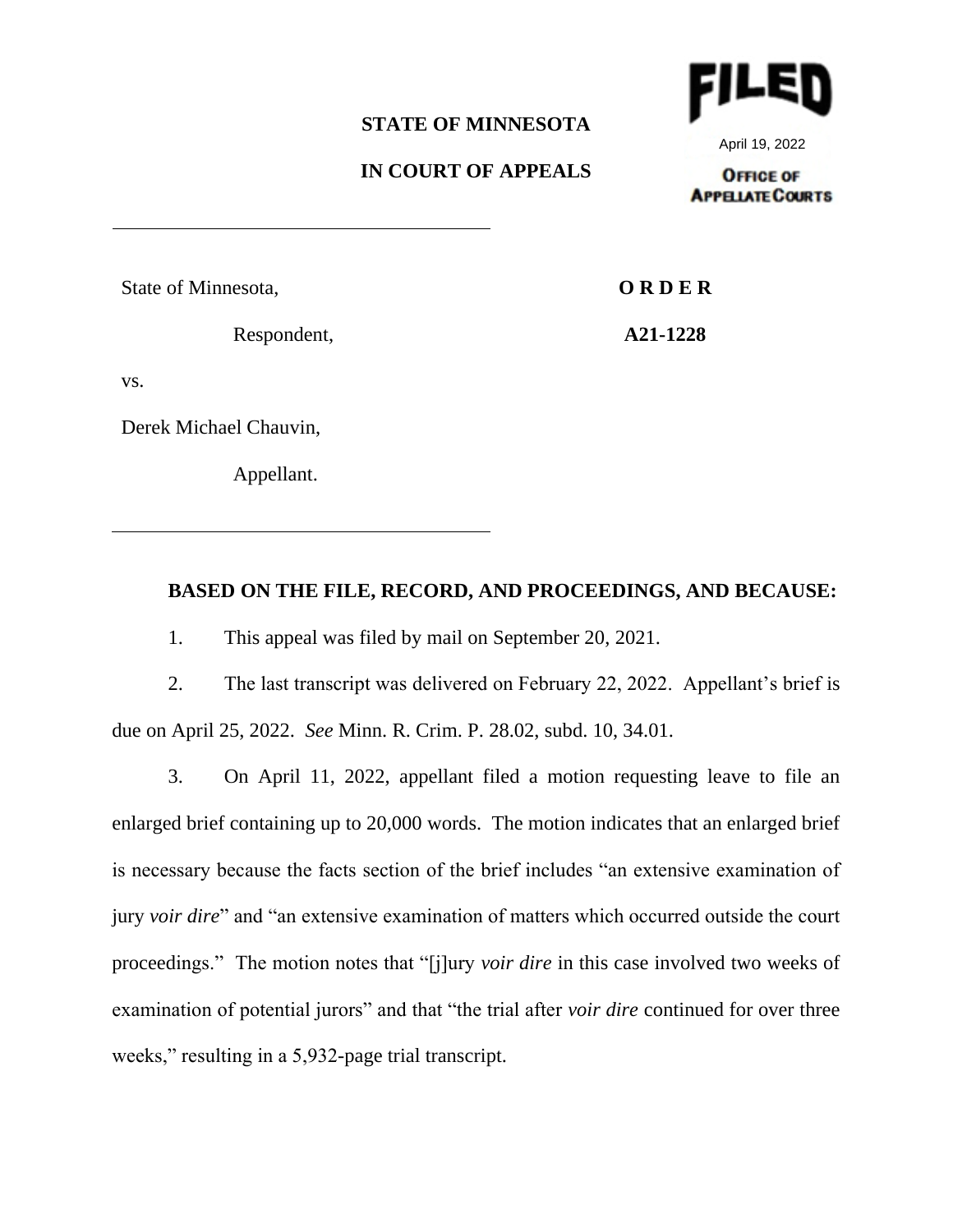4. On April 12, 2022, respondent filed a response stating that respondent "takes no position on Appellant's motion but does request that any word limit the Court imposes on Appellant be equally applicable to Respondent's brief."

5. Except for good cause shown and with permission of the appellate court, a principal brief shall not exceed 45 pages, exclusive of pages containing the table of contents, tables of citations, and any addendum. Minn. R. Civ. App. P. 132.01, subd. 3. Alternatively, a principal brief is acceptable if it contains no more than 14,000 words. *Id.*, subd. 3(a). To be effective, briefs must be concise, and there are few occasions when a brief in excess of the established limits is allowed. 3 Eric J. Magnuson, David F. Herr & Sam Hanson, *Minnesota Practice* § 132.6 (2019).

6. Appellant indicates that an enlarged brief is necessary to permit "an extensive examination of matters which occurred outside the court proceedings." This court's review is limited to documents and evidence presented to the district court, along with the transcript of proceedings. Minn. R. Civ. App. P. 110.01. Addressing extra-record events does not constitute good cause for an enlarged brief on appeal. However, the length of the proceedings in district court and the resulting transcript, as well as the number of issues identified in the statement of the case, support some enlargement of the length limits in this case.

#### **IT IS HEREBY ORDERED:**

1. Appellant's motion for leave to file an enlarged brief is granted in part.

2. On or before April 25, 2022, appellant shall serve and file a brief that does not exceed 17,000 words.

2